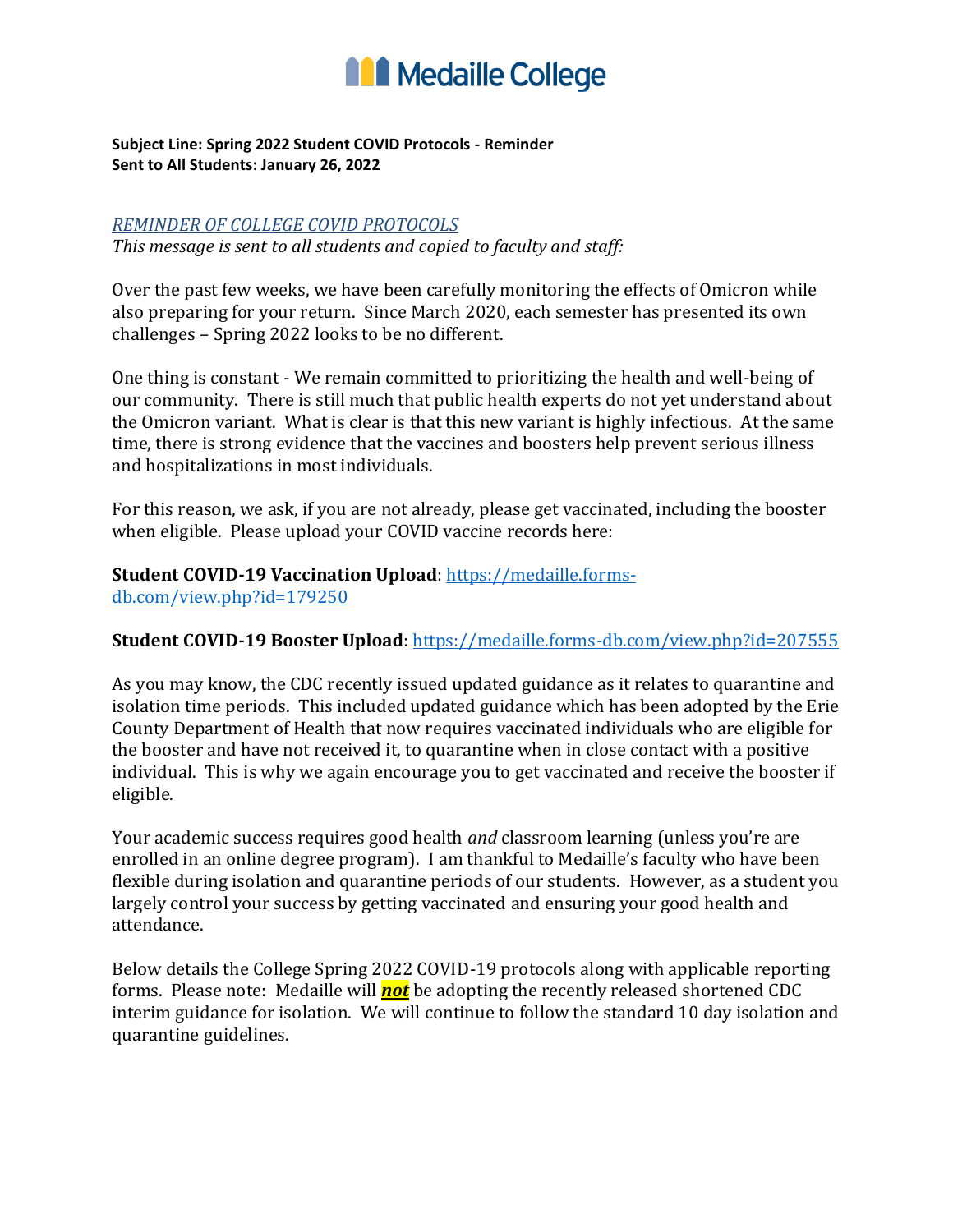# **ILL** Medaille College

### For COVID-Positive Students

- 1. If you receive a positive lab administered test result, you must isolate for 10 days from the date of the test. *OR* If you administer an at home test which is positive, you must immediately schedule a lab administered test and isolate until those results are received. For those who receive a positive lab administered result, the isolation period will be 10 days from the date of the at home test.
- 2. All students immediately must complete the **COVID-19 Positive Reporting Form**  (for both at home and/or lab administered test results): [https://medaille.forms](https://medaille.forms-db.com/view.php?id=186668)[db.com/view.php?id=186668.](https://medaille.forms-db.com/view.php?id=186668)

 For those students initially submitting at home test results (awaiting lab results), the upload picture must contain a picture of the box the test came in, with the positive test, as well as a piece of paper with the student's name, date of birth, and the date and time the at home test was administered. You will also need to follow this link to report your positive home test results to the Erie County Department of Health:<https://www3.erie.gov/covid/form/form-to-report-a-positive-covid->

3. Follow all other instructions that may be provided by the College.

### For Students Exposed to a COVID-Positive Individual

- ➢ If you are **fully vaccinated and boosted**, you are not required to quarantine given exposure to a COVID-positive individual. You should, however, continue to wear a well-fitting mask at all times when around others for a period of 10 days from exposure and get tested if showing signs and symptoms.
- ➢ Any student **not fully vaccinated and boosted**, and who is exposed to a COVID- positive individual, is required to quarantine for 10 days from exposure and should consider getting tested between days 5-7.
- $\triangleright$  If you have tested positive for COVID-19 in the last 90 days and have submitted a positive lab result to the College, regardless of your vaccination status, you do not need to quarantine. You should, however, continue to wear a well-fitting mask at all times when around others for a period of 10 days from exposure and monitor for signs and symptoms.

 A person who is considered to be not fully vaccinated and boosted is someone who meets any of the following conditions:

- ➢ Not vaccinated whatsoever
- ➢ Not fully vaccinated (in process of being vaccinated, but has not received final dose)
- ➢ Vaccinated and eligible for the booster, but has not yet received a booster dose

 If at any time during the post-exposure period of 10 days, you begin to show signs and symptoms, you must stay home and immediately notify the college Wellness Center (716) 880-2112 and complete the link *Showing Signs and Symptoms of COVID-19*: <https://medaille.forms-db.com/view.php?id=187356>